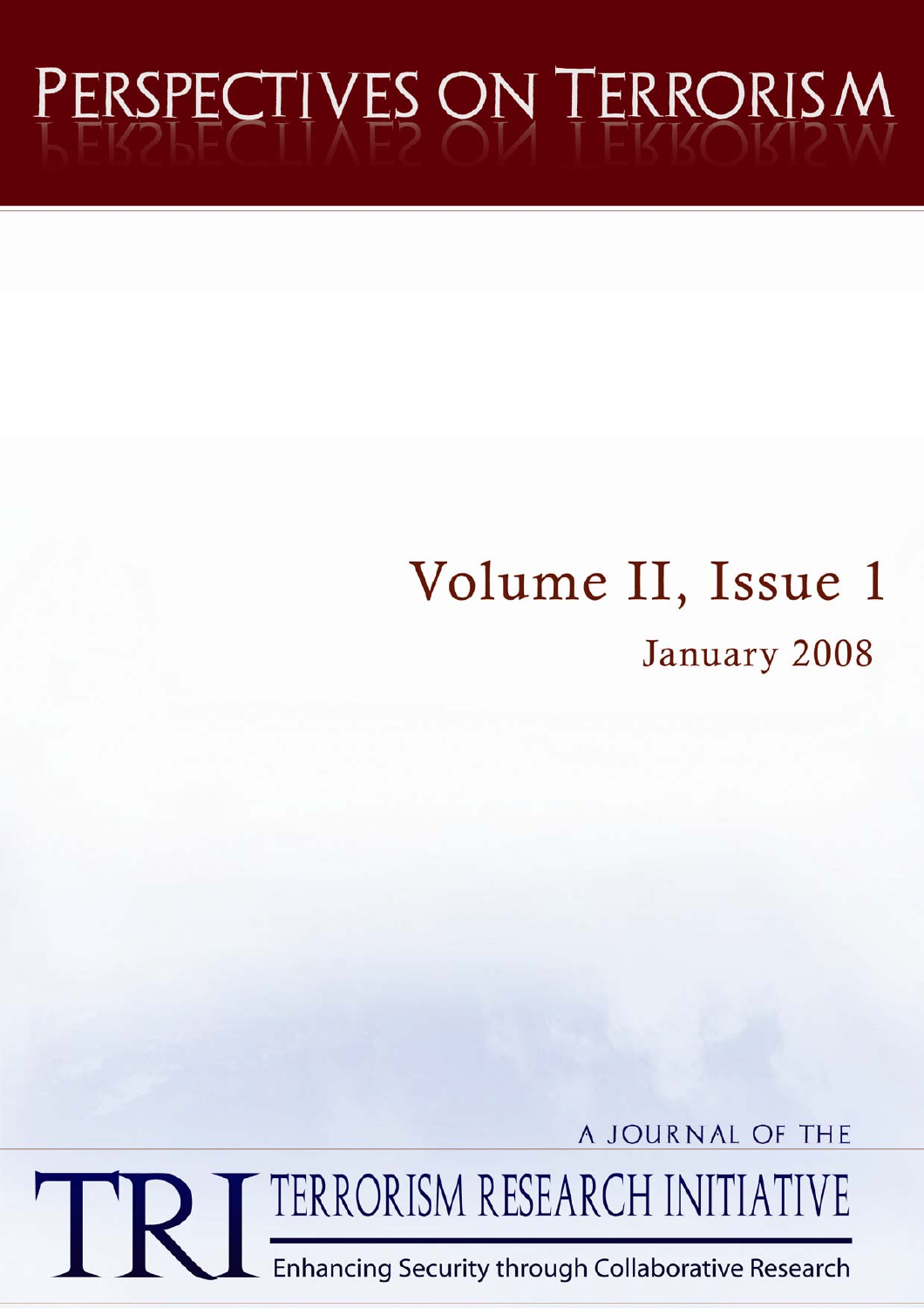# **Table of Contents:**

| Unresolved Questions and another Crossroads in Turkey3<br>By Vera Eccarius-Kelly |  |
|----------------------------------------------------------------------------------|--|
| By Francesco Cavatorta                                                           |  |
| By Sherifa Zuhur                                                                 |  |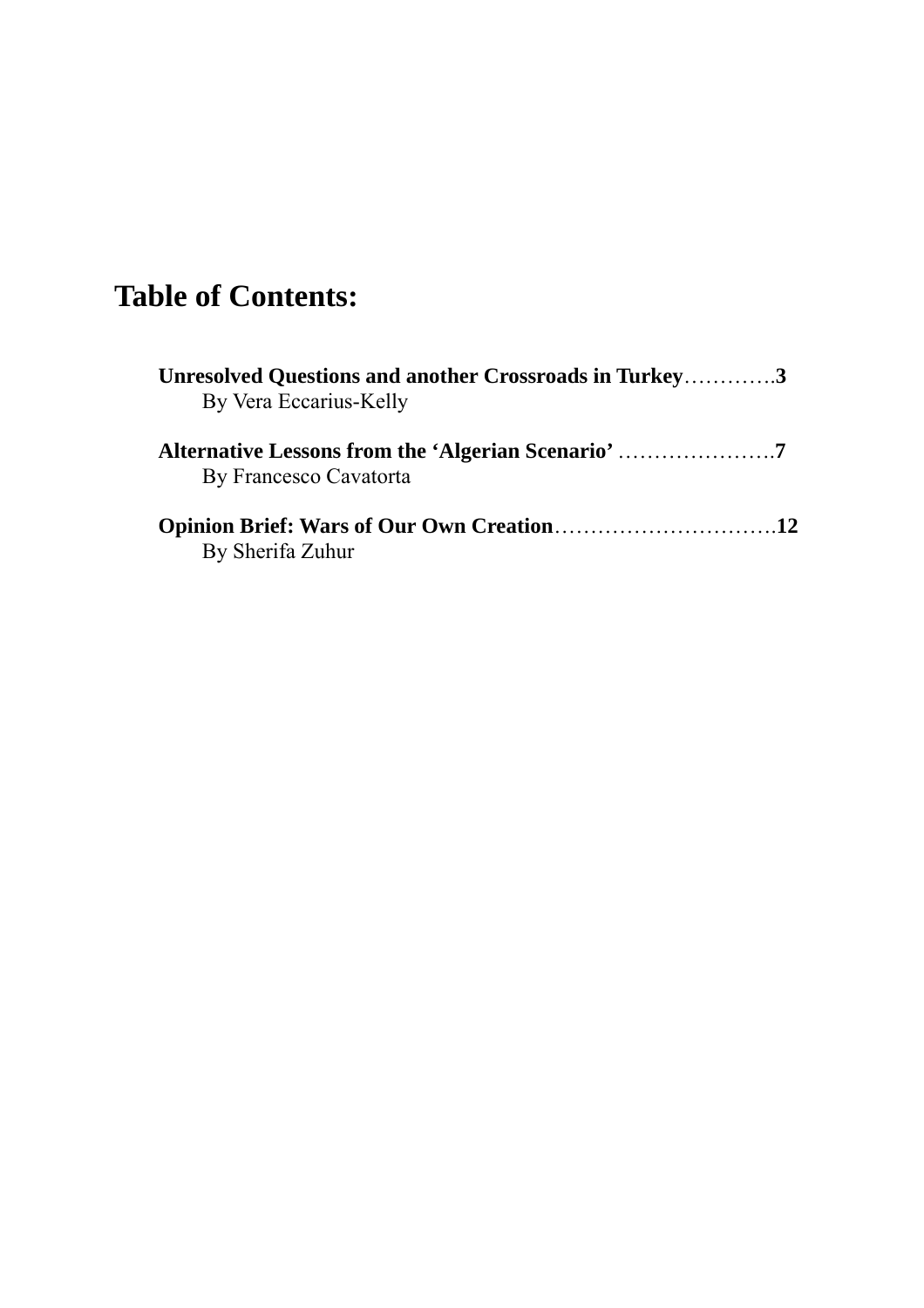# **Unresolved Questions and another Crossroads in Turkey**

By Vera Eccarius-Kelly

#### **Ideological Uncertainty**

Ever since Turkey's 1980 military coup, the country's party system has failed to reflect the ideological spectrum within Turkish civil society. As a result, the past two decades have been filled with violent reactions by the Kurdish Workers Party (PKK) and highly charged political challenges from Islamists. The unrest has widened existing cracks in the Kemalist paradigm—what many view as an artificial vision of secular and homogeneous Turkish nationhood. Yet despite the growing domestic dissent, representatives of the Kemalist state bureaucracy continue to espouse the same obsolete principles.

Among the leading causes of social conflict is a sense of frustration among the general population with the country's unresolved question of national identity. Additionally, there is widespread disillusionment among intellectual and economic elites that Turkey's chances for joining the European Union (EU) may be slipping away. Nationalists, who support a belligerent interpretation of ethnocentric Turkish nationalism, confront challengers who demand the advancement of socio-political and economic reform packages. In this volatile political environment of ideological confrontation and transformation, one particular issue remains unexamined today—namely the possibility of whether Turkey will embrace a broadly defined liberal-democratic framework.

In this article the author postulates three potential scenarios that may shape Turkey's future: (1) renewed repression, (2) accommodation and multiculturalism, and (3) socio-political paralysis. To contextualize the domestic and foreign policy consequences of each option, the article examines the military's involvement in policy making, the influence of the political class on reform efforts, and the impact of civil society actors. The outcome and future consequences of Turkey's transformative ideological process are highly relevant to policy makers in both Europe and the United States as Turkey asserts itself as an increasingly independent actor in the region.

#### **A New Social Contract**

Turkish civil society has arrived at a crossroads, yet the lack of attention paid by analysts in Europe and the United States demonstrates a failure to recognize and appreciate the critical transformation that is reshaping Turkey. [1] At a recently convened international conference in Montreal, a distinguished Turkish scholar recounted an enlightening experience he had at a British university. [2] When he asked his colleagues in the Middle East Studies field which Turkey-related articles the students were reading in their courses, they stated that "Turkey does not fit well within Middle East studies." His British colleagues then suggested that he check in with the Europeanists. The Turkish scholar then asked European historians and political scientists about their reading selections on Turkey, and they responded: "We don't address Turkey…shouldn't Turkey be integrated into Middle East Studies?" The confused Turkish scholar wondered if Turkey was actually being studied at all.

This anecdote serves to contextualize the reasons why Turkish issues have been overlooked by policy makers in Europe and the United States. Turkey asserts an increasingly independent policy path in the post Cold War era and no longer fits the once neat categorization of Western ally and NATO member, especially since the US war in Iraq. The country straddles a largely undefined political space and pursues its own interests in the Middle East. As Turkey's role in the region continues to grow, both Europe and the United States will be better off paying closer attention to the socio-political developments in Turkey.

The country's domestic and foreign policy choices indicate some potential for increased social unrest and radicalization in the near future. In July 2007, the Justice and Development Party (AKP) garnered nearly 47% of support in the Grand National Assembly. Since then, AKP has consolidated its influence and emerged as the most effective grassroots–based actor in Turkish society by presenting a counterweight to the military establishment. [4] Turkish Prime Minister Recep Erdogan depicts the AKP as a center-right, conservative Muslim party with both a pro-Western and pro-business outlook. However, many Europeans express doubt because they suspect that the Turkish secularist establishment may be correct in asserting that the AKP represents a hidden Islamist agenda. Europe's political class wants to see clearer signs of democratization in Turkey. Despite long-standing disputes over the portrayal of the AKP's true objectives, Turkey's parliamentary elections confirmed the dominant position of the AKP.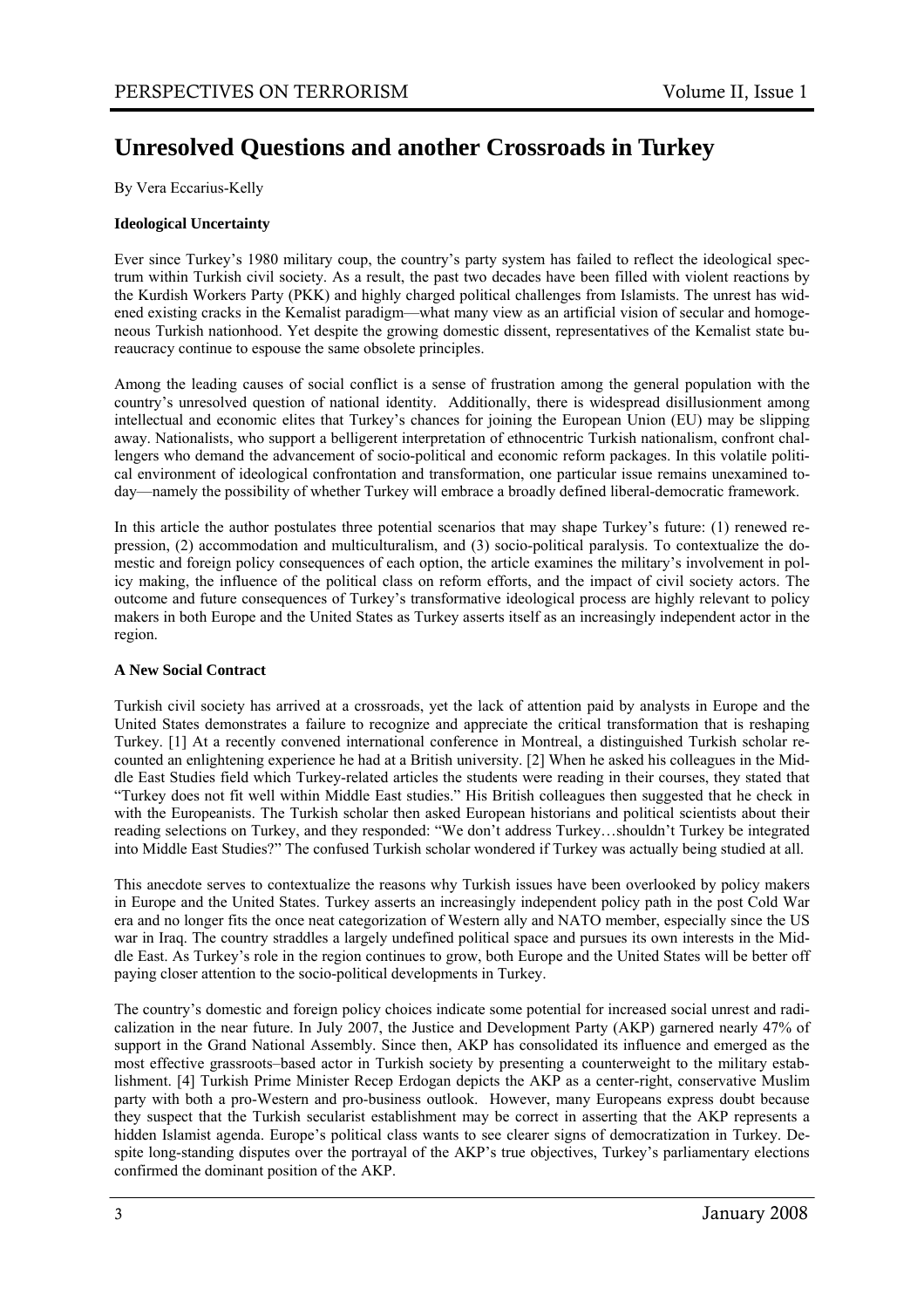Another significant event was the outcome of the 2007 parliamentary election, in which the Kurdish minority's provided an unprecedented and surprisingly strong voice in the new parliament. The emergence of minority representation in parliament signifies noteworthy progress in terms of future opportunities for articulation of ethnic and religious interests in Turkey. For the first time in Turkish elections, independent Kurdish candidates were able to advocate for Kurdish regional interests in the national assembly. [5]

Among the most surprising of the elected Kurdish parliamentarians is Sebahat Tuncel, a young woman who had been imprisoned for separatist activities since the end of 2006 (i.e. she stands accused of affiliation and collaboration with the PKK). [6] Because Turkish law mandates that all parliamentarians enjoy legal immunity while serving as elected representatives, Tuncel was released from prison and installed as a member of the new Turkish parliament. She belongs to the original group of founders of the Democratic Society Party (DTP), which circumvented the rigid electoral regulations by having its candidates run as independents. As a Kurdish successor party to a number of banned forerunners including the People's Labor Party (HEP), the Democratic Party (DEP), and the Democratic People's Party (HADEP), the DTP is perceived by Turkish secularists, and especially the military, as supportive of the radical PKK.

The election presents another indicator that the established framework of the Kemalist state will continue to face political challenges. Over time, as popular support for Kemalism has diminished, it has become more and more acceptable to question the legitimacy and authenticity of the state apparatus. This in turn has increased the frequency of debates over the role of religion in public life, allowed for questions related to the relevance of Kemalism in the post Cold War environment,; and invited growing expressions of doubt about the influential role of the military. [7] In essence, Turkish society now enjoys its first realistic opportunity to overcome the long-term damage caused by the military's intervention during earlier decades. Turkish society is engaging in negotiations over a new social contract, but the outcome of this clearly painful process will depend on the conduct of a few influential players.

#### **Three Alternative Paths: Repression, Multiculturalism, or Paralysis?**

The most troubling option available to Turkish society is renewed military repression as a response to increasingly violent ideological clashes among political actors, Islamists, and the Kurdish minority. This alternative would establish a sense of order in Turkish society in the short term, but would simultaneously create socioeconomic instability and enhance conditions for wide-spread terrorism in the long run. Although the military is clearly cognizant of this side effect, it perceives itself as the guarantor of secular, modern, and positivist Kemalist principles, and therefore, suspiciously observes policies that may weaken the country's ideological heritage. For example, the AKP, as a grass-roots Muslim party, espouses religiously grounded values, which are often construed by members of the military establishment as an affront to pure Kemalist principles. A major topic of debate in Turkey relates to the role of religion in public life, a good example is the familiar headscarves debate—as religious Turks aim to overturn the secularist ban on wearing headscarves in public schools and state buildings. [8]

But the issue that causes concern regarding the possibility of military intervention relates to the Kurdish question in the country. While the AKP-led governments enacted a series of significant reforms with the support of a broad-based coalition of conservative Muslims and urban and economic interests, the political elite did not entirely succeed in marginalizing the military's influence on domestic security concerns. When Kurdish civil society organizations challenge the dominance of the Kemalist ideology, they are confronted with hostility by the Turkish state. For example, dozens of elected mayors from the pro-Kurdish DTP who supported Denmarkbased Kurdish Roj-TV faced persecution and threats for sending a signed letter to the Danish government expressing their desire to keep Roj-TV on the air. Turkish state authorities accused the DTP leadership of "knowingly and willingly supporting the PKK", and the mayors experienced a range of judicial harassments according to Amnesty International. [9]

For decades the military has invested enormous political and financial capital in the eradication of the PKK. This has made it almost untenable for the political class to pursue a path toward a reasonable compromise in the Kurdish southeastern provinces. In the attempt to destroy and marginalize the PKK the military unintentionally invigorated Kurdish nationalism, mostly as a consequence of repressive counterinsurgency policies. Over the past year skirmishes between Turkish military units and cadres of the PKK have intensified along the Turkish-Iraqi border region. To the distress of the Turkish military, the US and its Iraqi Kurdish allies appear to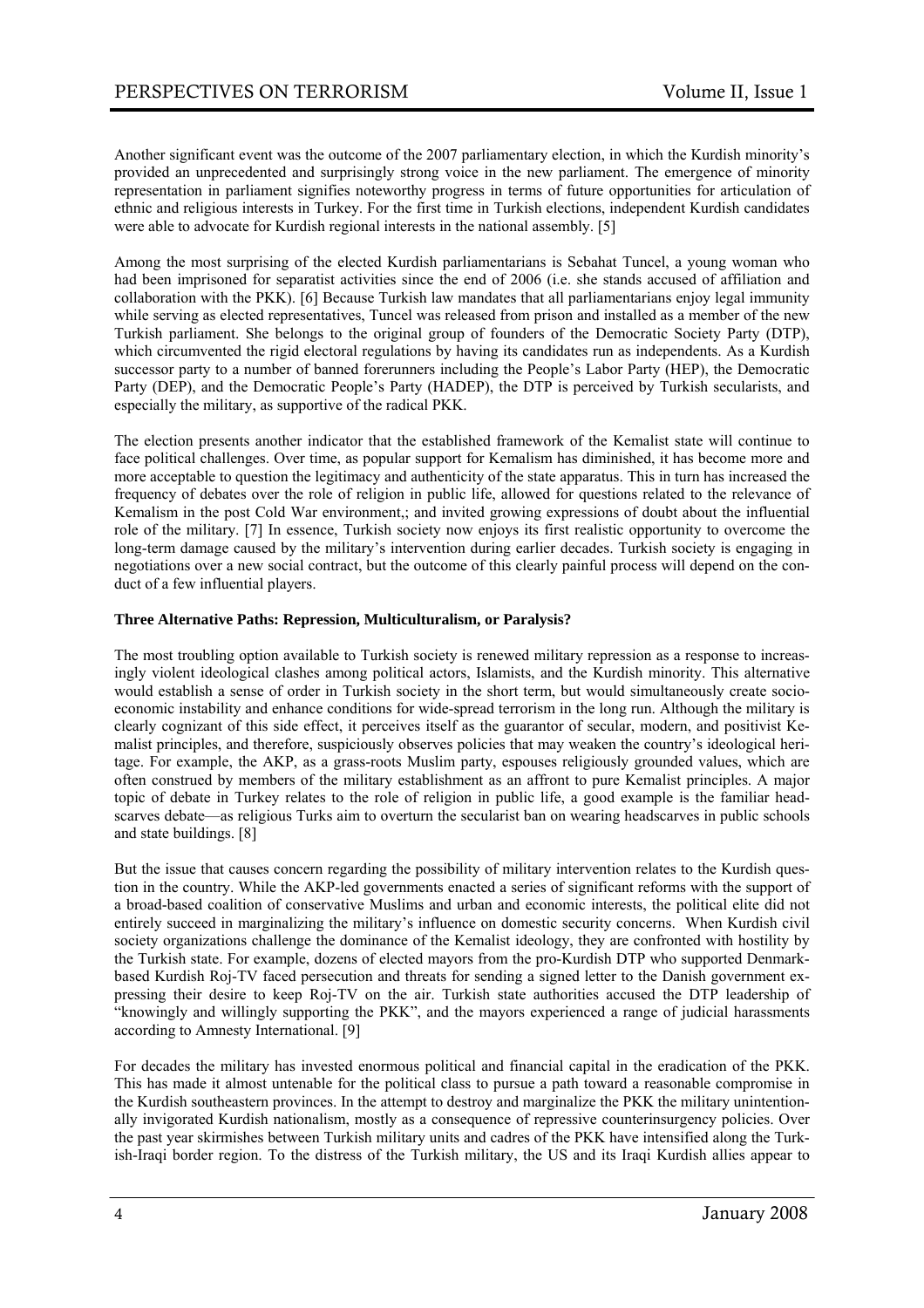have ignored PKK units that are deeply ensconced along the border region. From those hideouts in northern Iraq the PKK continues to mount regular attacks on Turkish troops and soft targets inside Turkey.

Turkey faces intensive pressure from the EU to speed up its domestic democratization efforts and must also deal with US demands that they avoid complicating the conditions in northern Iraq. This demand has put the military in a difficult position because Turkey's military is confronting a direct challenge from PKK guerrilla units and the country's civilian political elite must respond to rising levels of domestic nationalism. Ultra nationalists increasingly express anger over the continued attacks by the PKK, engaging in aggressive demonstrations and street protests. [10] Conditions along the border region between northern Iraq and southeastern Turkey are explosive, untenable, and fluid, while the atmosphere in the country reflects growing domestic pressure to assert sovereign control over borders and the management of security issues. The potential for the reassertion of core Kemalist principles exists only if the military regains its status through collaboration with civilian organizations. If the political and business elite accept or encourage an ethnocentric nationalist ideology that could be described as Kemalism on steroids, the military may become more influential; perhaps even a key actor.

The second option for Turkish society is to embrace a social contract based on a larger liberal democratic framework linked to the idea of a multicultural agreement. In 1999, when the EU encouraged Turkey to prepare to apply for full membership status, the Turkish government and many civil society organizations embraced the ideals of multiculturalism and principles of human rights to advance the country's commitment to European integration. Kurdish political parties and their affiliated civil society organizations successfully appealed to EU institutions to push for improvements in human rights norms and advances in terms of minority protections. But many problems remain, such as the military's long standing ability to influence or shape public policy. The Turkish General Staff can still intervene in the political affairs of the country if it considers it necessary to protect the unity or secular ideals of the state. In addition, Kurdish cultural rights remain restricted, including full access to Kurdish language education and broadcasting. Article 301 of the penal code also presents an ongoing problem as it can be used to limit the freedom of expression related to the Kurdish minority and the state's denial of the Armenian genocide as the Ottoman Empire disintegrated.

Turkey's reformers need the support of the EU to continue to make progress toward a negotiated and revised social contract. As long as the military believes that European integration can ensure the protection of secular structures within Turkish society, and as long as the intellectual and business elites see tangible benefits linked to the process of economic and social integration, Turkey has a real chance of pursuing this path.

Embracing a liberal democratic framework also requires discarding the obsolete ideals of Kemalism, which will result in a rise of political violence in the short term. The question is whether the military will show restraint and avoid intervening to establish order, and if the Europeans can see past the immediate rise in violence to support the establishment of a liberal democratic Turkey.

Finally, the third alternative for Turkey can best be described as political paralysis. With a growing sense that Europe may never overcome its multilayered reluctance to open its doors to Turkey, there is confusion within the political class and the military establishment over how to advance the country's position. Europe's lack of enthusiasm relates to the potential flow of labor migrants from Turkey to Europe, followed by a noticeable increase in Europe's Muslim populations, and the fact that Turkey would become a powerful member of the EU because of its large population. In particular, Germany's Angela Merkel and France's Nicolas Sarkozy expressed concern over Turkey's ability to reform sufficiently to gain entry. They cautioned that Turkish society may not be committed or even 'culturally capable' to democratize sufficiently. [11] Echoing criticism articulated in the European Parliament, it is regularly suggested that Turkey made insufficient progress in the areas of freedom of expression, minority rights, corruption, and violence against women. [12]

The potential for violence both in the short and long-terms is high. Should civil society begin to feel that the AKP can not implement the socio-economic progress it was elected to achieve, extremists will become empowered. Political paralysis would encourage frustrated and disillusioned groups to blame opponents for the lack of advancement in Turkey. Ultra nationalists would therefore have a stake in trying to reassert influence, and radical Kurds would find reasons to embrace a new campaign of militancy. At the same time, Islamists would seek strong religious leadership to advance the ideals of a more committed Islamic society.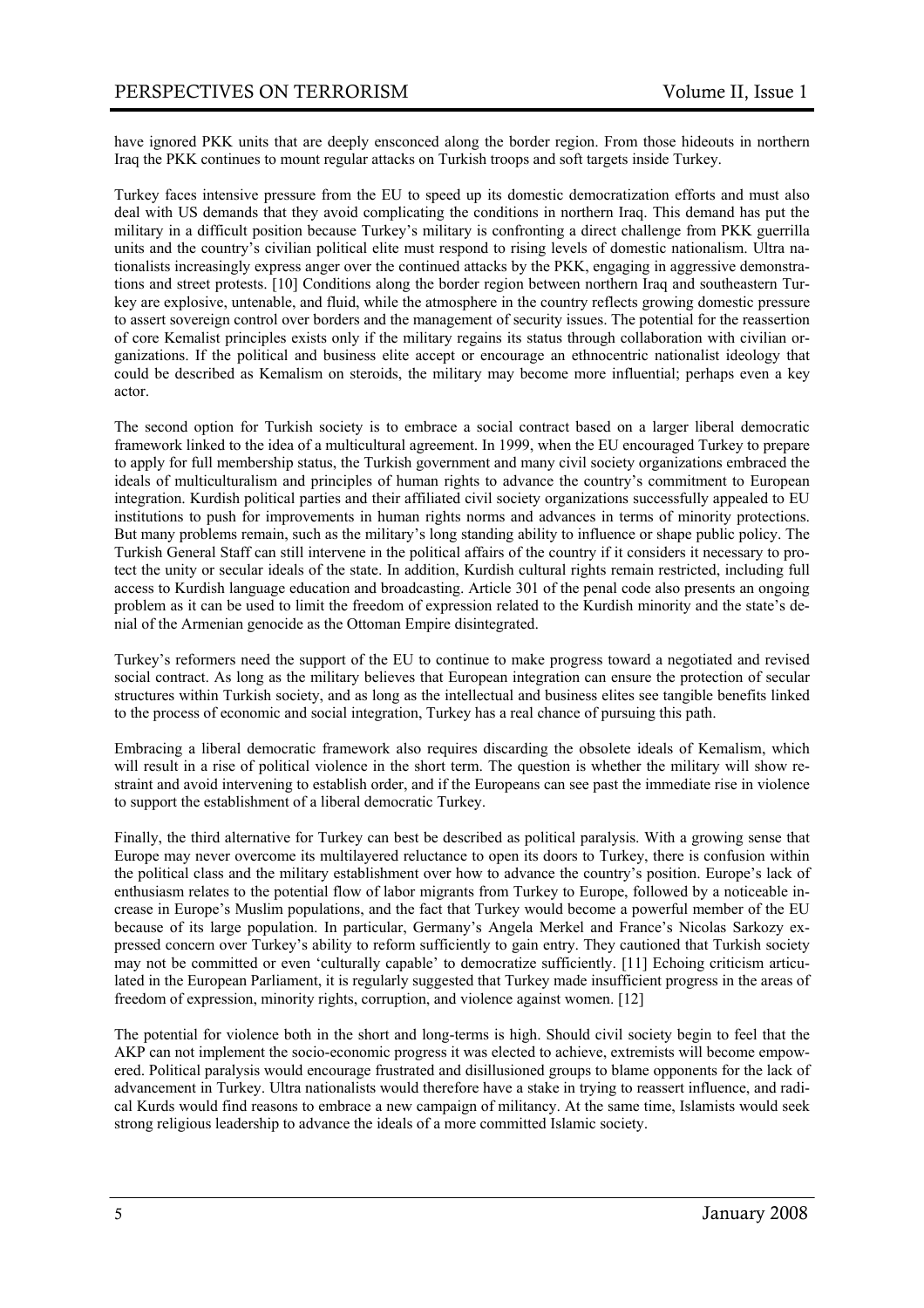#### **Conclusion**

Moderate Islamists and members of AKP may disagree with many civil society organizations, including Kurdish groups on the role of Islam in society. Yet they tend to share a common interest by favoring Turkish membership in the EU. The governing AKP perceives the EU as a vehicle to economic prosperity for its constituency, while civil society organizations and Kurdish groups argue that EU membership will strengthen human rights in Turkey. An influential AKP can create the necessary political environment that allows traditionally marginalized groups such as the Kurds to collaborate. But PKK violence in the southeastern provinces has led to a hardening of positions both inside the military and the AKP. The rise of extreme nationalist sentiments across Turkey impeded efforts to advance a version of the multicultural, liberal democratic model. Impending developments in northern Iraq are of utmost significance for the future of Turkey's negotiation over a new social contract. Fears of a divided Iraq or an autonomous northern Iraq will strengthen PKK guerrilla units, reinforce irredentist activities inside Turkey, and fortify the role played by Turkish nationalists and the Turkish military. A full commitment to eradicating the PKK may bring Turkey closer to Syria and Iran rather than strengthen the country's relationship with Europe.

Both Europe and the United States can make a difference and support the preferential path toward further democratization in Turkey. By continuing to assist Turkey in accelerating its transition toward democracy, liberal democracies can inspire a commitment to proceed with reforms. It is important to encourage Turkey's military to accept a subordinate position to civilian leadership, allowing the government to pursue EU membership. Europe, in turn, needs to reward reforms with the possibility of future economic benefits.

In supporting such progress, students and policy makers alike may want to add Turkey to their reading lists understanding that Turkey belongs as a critical subject in both Middle East Studies *and* European Studies.

*Vera Eccarius-Kelly is Assistant Professor of Political Science at Siena College, NY, and specializes in comparative revolutionary movements in the Middle East and Latin America.* 

#### NOTES:

[1] The concept of Turkey's search for a new social contract was first articulated by Yavuz, M. Hakan in *Search for a New Social Contract in Turkey: Fethullah Gulen, the Virtue Party and the Kurds*, SAIS Review, Vol. 19, No. 1, Winter-Spring 1999, pp. 114-143.

[2] The author paraphrases an account shared by Dr. Metin Heper from Bilkent University at the IMMD Conference in Montreal, CA, on October 26, 2007.

[3] F. Stephen Larrabee and Ian O. Lesser, *Turkish Foreign Policy in an Age of Uncertainty*, Center for Middle East Public Policy, Rand Corporation, 2003.

[4] Total turnout of eligible voters was slightly over 84 percent in the 2007 parliamentary election; Justice and Development or AKP garnered 46.6 percent or 341 seats, the Republican People's Party or CHP earned 20.8 percent or 112 seats, the Nationalist Movement Party or MHP collected 14.3 percent or 71 seats. Independents gained 5.2 percent of the vote or 26 seats. Among the independent parliamentarians are ethno-national Kurds with separatist aspirations.

[5] For a party to be represented in Turkish parliament, it has to gain at least 10% of the national vote. Independent candidates are eligible to run, and can be elected to parliament, yet they need only win 10% of the provincial vote; this strategy allowed Kurdish representatives to enter parliament.

[6] This *International Herald Tribune* article discusses perceptions related to the DTP; http://www.iht.com/articles/ap/2007/08/03/europe/ EU-POL-Turkey-Kurdish-Lawmakers

[7] These comments are based on the author's conversations with Turkish civil society activists and scholars in Istanbul in November 2007. [8] For additional details on the headscarves debate and the European Court of Human Rights' ruling on related law suits, see http:// s.bbc.co.uk/2/hi/europe/4424776.stm

[9] Yigal Schleifer, "Denmark, Again? Now it's under fire for hosting Kurdish TV station," *The Christian Science Monitor*, 21 April 2006. Available at http://www.csmonitor.com/2006/0421/p01s01-woeu.html

[10] The comment is related to the author's observations and conversations with Turkish political activists and scholars in Istanbul in November 2007.

[11] For a discussion on European assessments of Turkey's democratization efforts and the Kurdish minority, see this author's article entitled *Political Movements and Leverage Points: Kurdish Activism in the European Diaspora*, Journal of Muslim Minority Affairs, Vo. 22, No. 1, 2002, pp. 91-118.

[12] For further information, see the *Turkey 2007 Progress Report*, a European Commission working document, which is available in its entirety at http://ec.europa.eu/enlargement/pdf/key\_documents/2007/nov/turkey\_progress\_reports\_en.pdf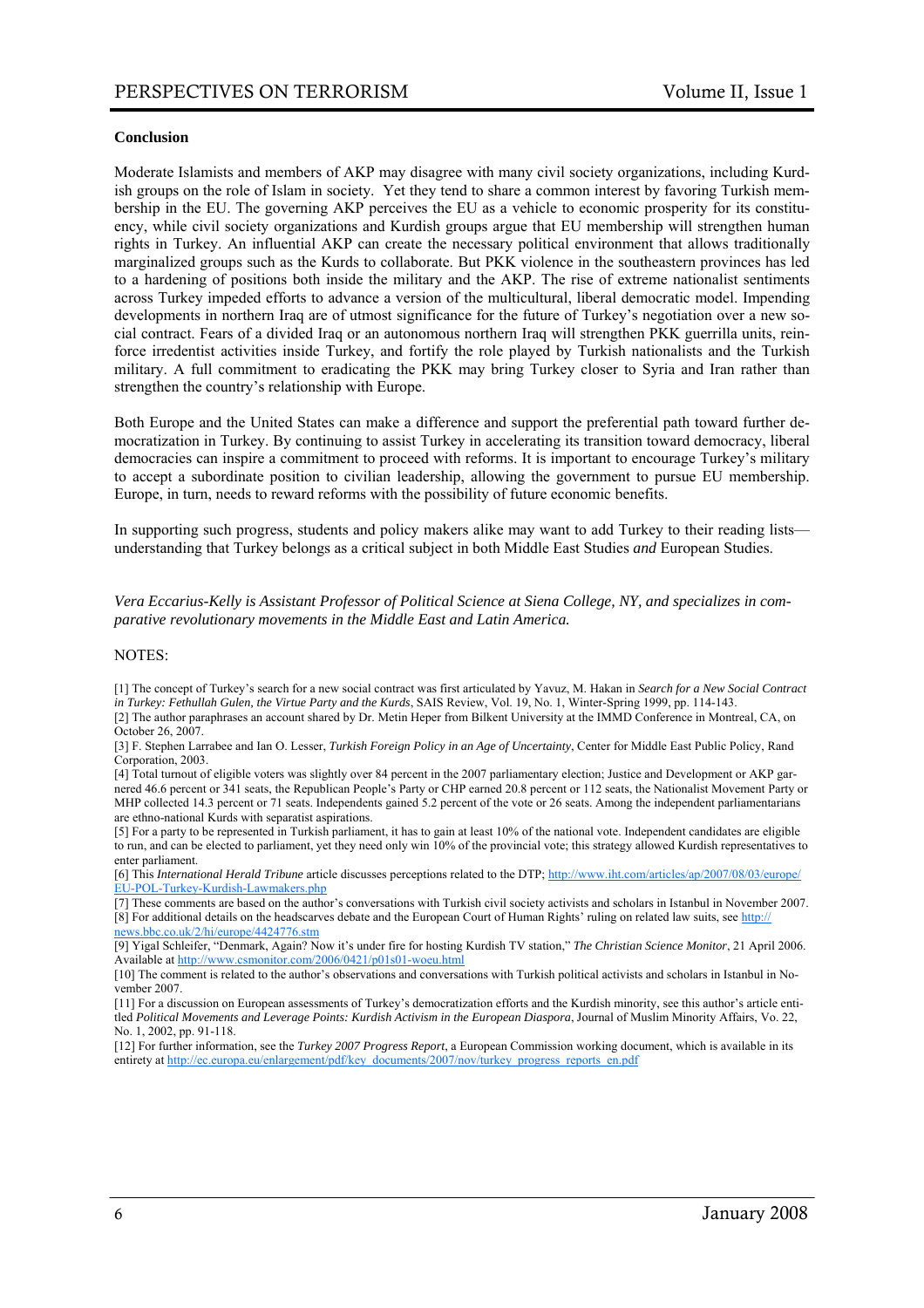### **Alternative Lessons from the 'Algerian Scenario'**

By Francesco Cavatorta

While it might be too strong to suggest that the 'Algerian scenario' dominates the politics of the Middle East and North Africa, its importance over the last two decades in structuring the political confrontation between regimes, Islamists, secular opposition, and the international community should not be underestimated.

Under severe popular pressure from an unprecedented economic crisis, the Algerian regime opened up the political system in 1989 with the hope of regaining legitimacy. Contrary to the expectation of the ruling elites, the process of democratization fuelled the ascendancy of the Islamic Salvation Front (FIS), which challenged the very nature of the Algerian state.

During a tumultuous three years of political liberalization, free elections, and personal freedoms, the FIS emerged as the principal political movement in the country and was poised to take power after a landslide victory in the first round of the 1991 legislative elections. However, the second round never took place because the Army intervened in the political process. Following the military coup, authoritarian rule was re-instated, while the FIS was banned and its members imprisoned. Rather than simply fading away, a significant number of Islamist militants took up arms against the regime and a civil conflict ensued.

The Algerian war, largely fought away from the cameras and international public opinion, caused more than 150,000 casualties and was characterized by unspeakable brutality. The military junta accused the insurgents of "terrorism", while the Islamist groups accused the security forces and their political supporters of "state terrorism" against the free will of the Algerian people who had expressed their preference for Islamism at the polls. The Algerian failure at democratization and its descent into civil war provided a number of lessons for political actors outside the country and later came to be known as the "Algerian scenario" – a scenario which was to be avoided at all costs.

Ruling regimes across the Middle East and North Africa came to recognize that they enjoyed very little internal legitimacy and that quickly opening up the political system – such as in the case of Algeria - would backfire. Thus, they opted instead for eliminating the Islamists (i.e., Tunisia), for co-optation (i.e., Morocco) or for a mix of the two strategies. No regime risked a full liberalization that would have included an Islamist party running in competitive elections. The Islamists themselves largely opted for political participation under authoritarian constraints in order to satisfy the "security" guarantees regimes needed (e.g. the Muslim Brotherhood in Jordan and Egypt).

While Islamists wanted to avoid being accused of instigating large scale political violence because this would taint the legitimacy and appeal of their cause, the secular opposition realized how little appeal it exercised on average voters. Fearing the Islamists more than the established regimes, vast sectors of secular civil society rallied around the authoritarian elites to ensure the exclusion of Islamists from power.

The international community, relieved that the Army intervened in Algeria, increased its support for authoritarian regimes because it was afraid of the radical ideas of Islamist movements on matters of international politics. The "Algerian scenario" encouraged political actors to try to avoid at all costs the choice between an elected Islamist government and civil war. This balancing act has worked so far, as no other country in the region has gone through what Algeria experienced over the last two decades. However, this does not mean that the continuous exclusion of Islamists from power can work in the future. The current tensions within the international system combined with the renewed legitimacy of jihadist ideology and activism threaten the moderation mainstream Islamists have displayed over recent years and endanger the regimes' balancing acts. Displays of political violence within the Arab world have been increasing, and understanding the origins is of the utmost importance.

This article attempts to provide a brief explanation for the choice of political violence that key Algerian actors made at the time, analyze its impact on policy-makers outside the country, and determine whether there are other useful lessons that can be drawn from the Algerian scenario in order to better understand current events.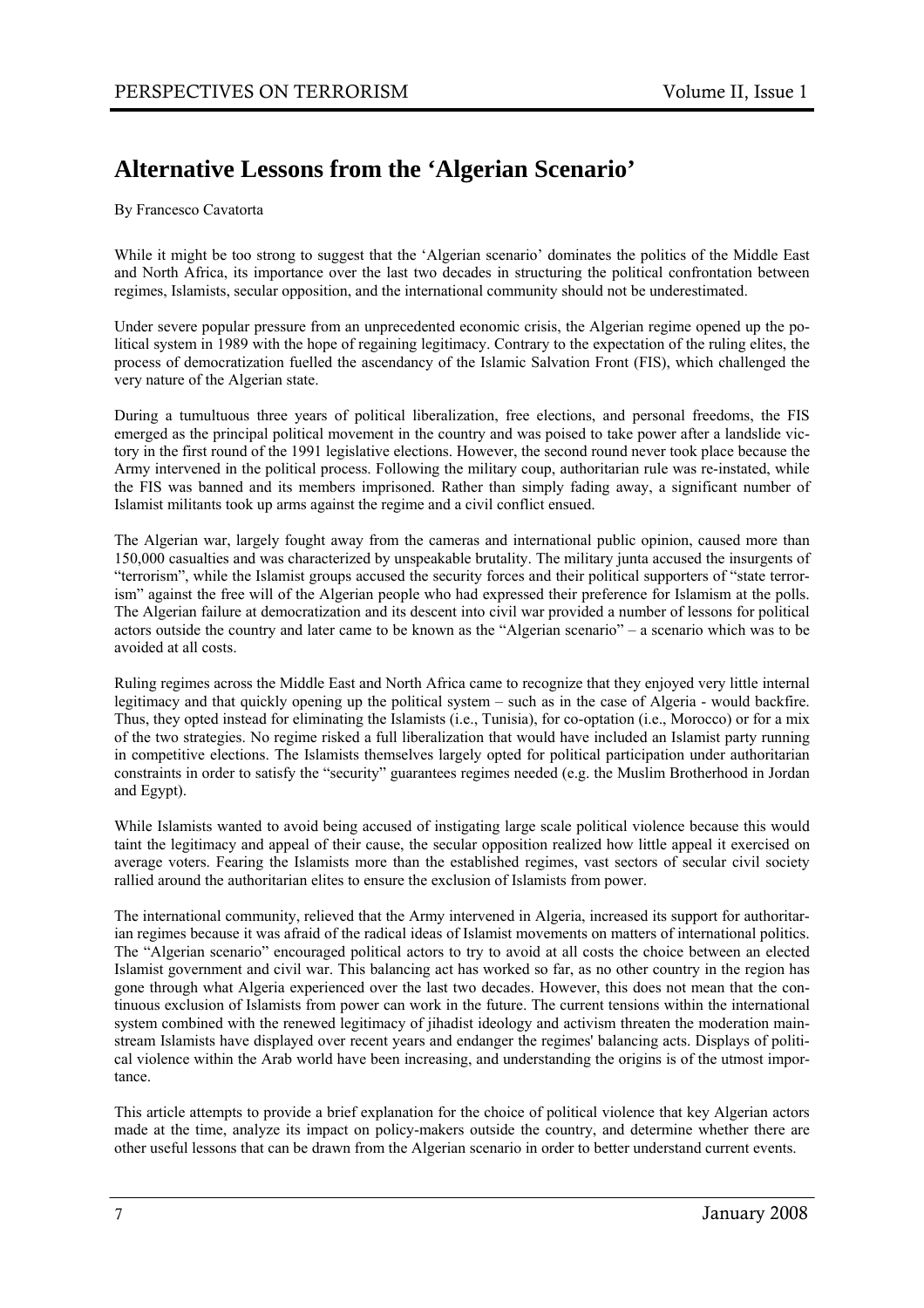#### **Islamist Violence in Algeria**

The civil violence affecting Algeria was largely interpreted as the inevitable outcome of the confrontation between the secular and liberal values of many within Algerian society and the inherent anti-democratic and violent nature of political Islam. Thus, General Khaled Nezzar - one of the 1992 military coup masterminds points to the anti-democratic ethos of the FIS, which would have used the democratic openings to install an *obscurantiste* theocratic state when he claimed that "violence is inherent within Islamism". [1] Former Minister of Interior El Hadi Khediri agreed with General Nezzar and implied that the initial choice of the FIS to play by the democratic rules was a sham because the "Islamists wanted to take by power by any means". [2] A number of scholars agree with this view. Ben Mansour claims that "no political party founded on the basis of religion and its instrumental use can be integrated in a republic or in a democracy. And, if it takes power, it is in order to enslave the people and dominate neighbouring states. These parties only feed on violence and war". [3] Thus, the mainstream explanation for the civil conflict became the "clash of values and methods" that existed between increasingly assertive *facho-Islamistes* and the defenders of secular republicanism. [4]

The popularity of this interpretation has been seldom questioned because of political opportunism. In fact, it relieved the Algerian Army, the sponsors of the coup within civil society and the international community of their responsibilities towards the democratic procedural game. If the FIS was inherently violent and antidemocratic, then there was nothing wrong in stopping it from coming to power even if this meant cancelling the results of free and fair elections. Thus, a coup by the Army was inevitable because it needed to defend secular values and prepare the country for a "genuine" democratic transformation, which could only take place once the Islamist threat was eliminated. Since it was assumed that Islamists simply wanted power with the objective of building a fundamentalist and authoritarian Islamic republic, responding with violence to their scheming would be justified. The military coup was presented as pre-emptive in so far as it responded with violence to the inevitable violence that the FIS would have unleashed on ordinary Algerians not conforming to the dictates of the new Islamic regime. The brutality of the war during the 1990s and in particular the Islamist massacres of 1995 and 1996 seemed to confirm the validity of the above explanation.

This simplistic and self-absolving interpretation should be and has been successfully challenged. On the one hand, many experts on the FIS doubt that the party would have had the internal coherence and the ideological drive to set up a fundamentalist state. Within the FIS there existed a number of different political currents with significant divisions regarding the 'content' of the Islamic state to be built and the policies to be undertaken. On the other hand, Mohamed Hafez convincingly argues that Islamists would not have chosen violence if the democratic processes had not been interrupted and highlights how extremists bent on violence "only gained prominence after the coup put an end to the FIS's electoral option." [5]

Islamists who never believed in the electoral process had been marginalised within the FIS and often belonged to groups that had nothing to do with the party. However, following the cancellation of the elections and the arrests of many FIS militants, the ranks of extremist groups swelled. It therefore emerged that the choice of political violence was the result of a changed opportunity structure where Islamists could no longer engage the regime through the political process. This contradicts the mainstream interpretation of the conflict and equally attributes responsibility for the violent turn of Algerian politics.

From the very beginning of the conflict, "the Algerian government invoke[d] the legitimacy of the struggle against terrorism to erase all the political aspects on the crisis in Algeria" [6] and fought the insurgents in the name of defending the values of democracy, secularism, and enlightenment. [7] However, upon closer inspection, it became clear that the generals charged with derailing the democratic process and fighting the insurgents mostly acted to achieve personal political survival and material privileges. [8] This does not mean that genuine concerns about the FIS were not widespread, particularly among the secular and liberal sectors of civil society. In fact, many of its most prominent representatives supported the Army's crackdown. This should not however obscure the fact that halting the process of democratisation served also the material benefits of many within the ruling elites.

It is interesting to note that the claim of fighting terrorism in the name of democratic and secular values handsomely paid off for those promoting such a policy. The international community not only turned a blind eye on the abuses of the security forces, but actively supported the regime and its efforts to stamp out the insurgency and fully eliminate Islamism from Algeria. [9]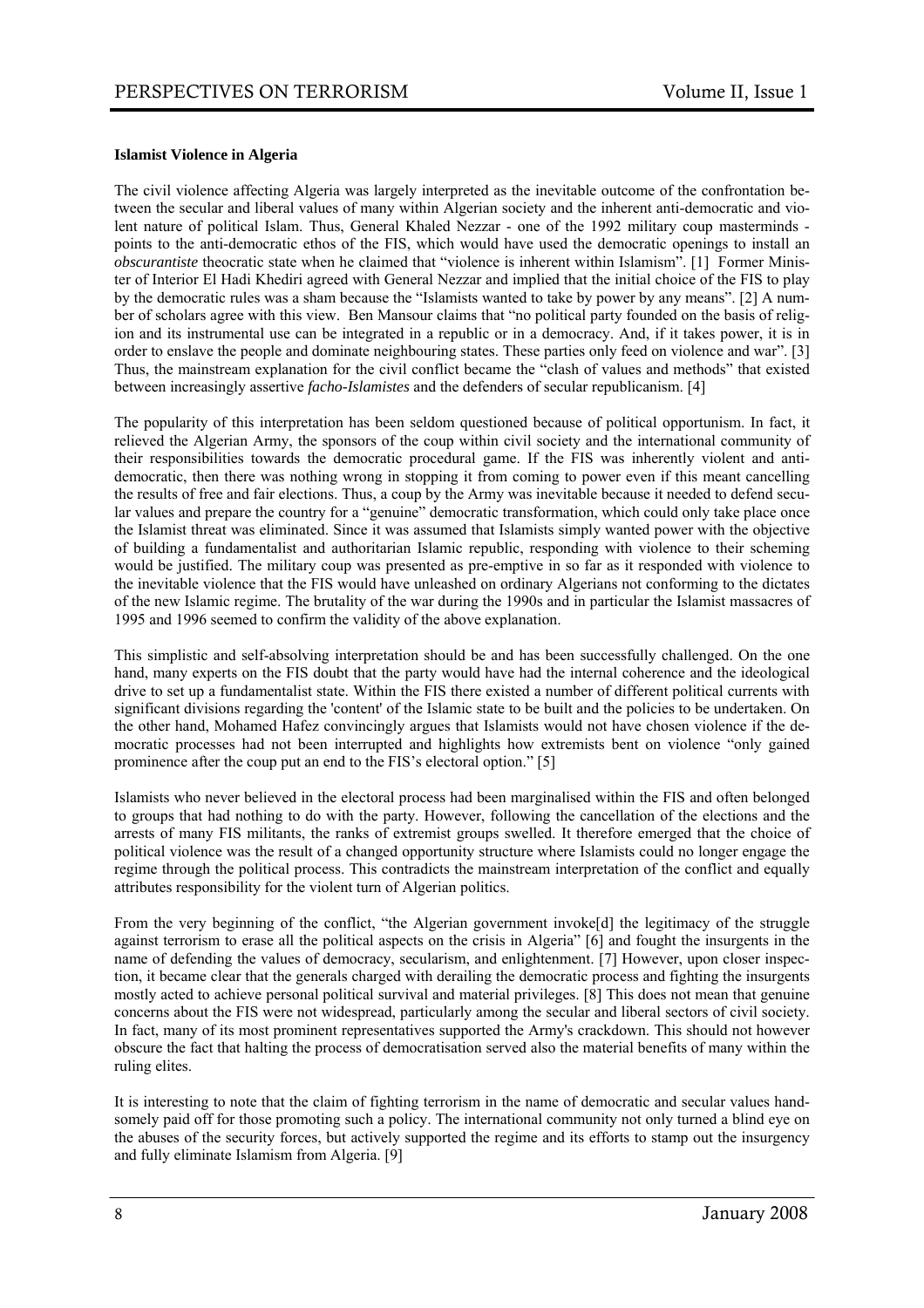From this brief analysis of the reasons behind the explosion of violence in Algeria, it emerges that it would be mistaken to see it simply as the product of an inevitable clash of values between liberal democracy and religious fundamentalism. This was however precisely the interpretation which was privileged outside Algeria. This framework of interpretation of Islamist violence found renewed validity after September  $11<sup>th</sup>$  when the Algerian government claimed that the United States was now facing the same enemy that Algeria had been fighting with since 1992.

#### **The External Effects of the Algerian War**

As mentioned above, the Algerian civil war had a profound impact on the international community. The neighbouring Arab states immediately took steps to ensure that such a scenario would not occur in their countries. Some rulers such as Bin Ali in Tunisia decided that the process of democratic transformation that he had initiated should be immediately reversed as it might benefit the Islamists. He jailed or exiled the cadres of the Islamist party while smashing its social and political networks. In Morocco, the King introduced some democratic reforms, ensuring the co-optation of sections of political Islam while outlawing its more radical elements. In Jordan, the monarch marginalised the Islamic Action Front politically, but did not threaten its existence. Other Arab countries dealt with their own Islamists adopting one or all of the above methods according to local circumstances.

Western countries, grateful for the Algerian Army's intervention, decided that political Islam did indeed represent a significant threat to their interests in the region and supported whatever measures the local ruling elites adopted to deal with Islamist parties. Accordingly, very few concluded that the democratic process in Algeria should in fact have been allowed to take its course. While it is impossible to say that civil war would have been avoided if the FIS had been permitted to win the second round of elections, form a government, and run the country; there were strong indications that ordinary FIS members and voters would have not joined armed groups if their party of choice had been in power.

What emerges from the analysis of political violence in Algeria is that this was the outcome of a rational decision-making process on the part of many disillusioned citizens. The jihadist ideology was not particularly popular in Algeria at the time. Indeed, the main ideological current within the FIS was "Algerianist", which proposed a specific Algerian Islamism imbued with democratic notions as the solution to the country's problems. It was the denial of political opportunity that led to the choice of violence among Islamists. While this does not in any way excuse the ensuing brutality of the insurgency, it should be recognised that the decision to claim political rights through violence was both logical and rational.

This interpretative framework is analytically beneficial because it allows one to examine Islamist parties and Islamist voters as all other political parties are within the comparative politics literature. Thus, it should be assumed that Islamists make rational choices about their behaviour in light of the structure of incentives they are presented with. When this opportunity structure changes, they shift and adapt to it. Faced with an uncompromising regime that had just "robbed" it of a legitimate electoral victory, and suffering from the heavy handed repression of the security forces, it is of no surprise that the armed struggle became the only viable option for the FIS and its militants.

#### **The Algerian Experience: Lessons for Today**

There a number of points emerging from an alternative reading of the "Algerian scenario." First of all, it should be noted that Islamist political violence certainly feeds off a violent and uncompromising jihadist ideology, but the Algerian case demonstrates quite clearly that political circumstances matter a great deal in leading ordinary citizens to choose and support violence. The international community, intent on promoting democracy in the region, has focused on a number of different aspects ranging from constitutional reforms to changes in the human rights legislation to strengthening civil society activism. [10] Although all these are positive objectives, allowing citizens to choose their rulers should be the priority for all those who are genuinely interested in promoting democracy. While democratic governance does not eliminate in itself acts of terrorism or ensure against more widespread political violence, it is the first necessary step to legitimise the political system. [11] Those who would then oppose it through violence could be truly termed "terrorists". Islamist parties should be allowed to compete in free and fair elections and allowed to govern if citizens decide so.

A second point related once again to the importance of the political system in place is that when examining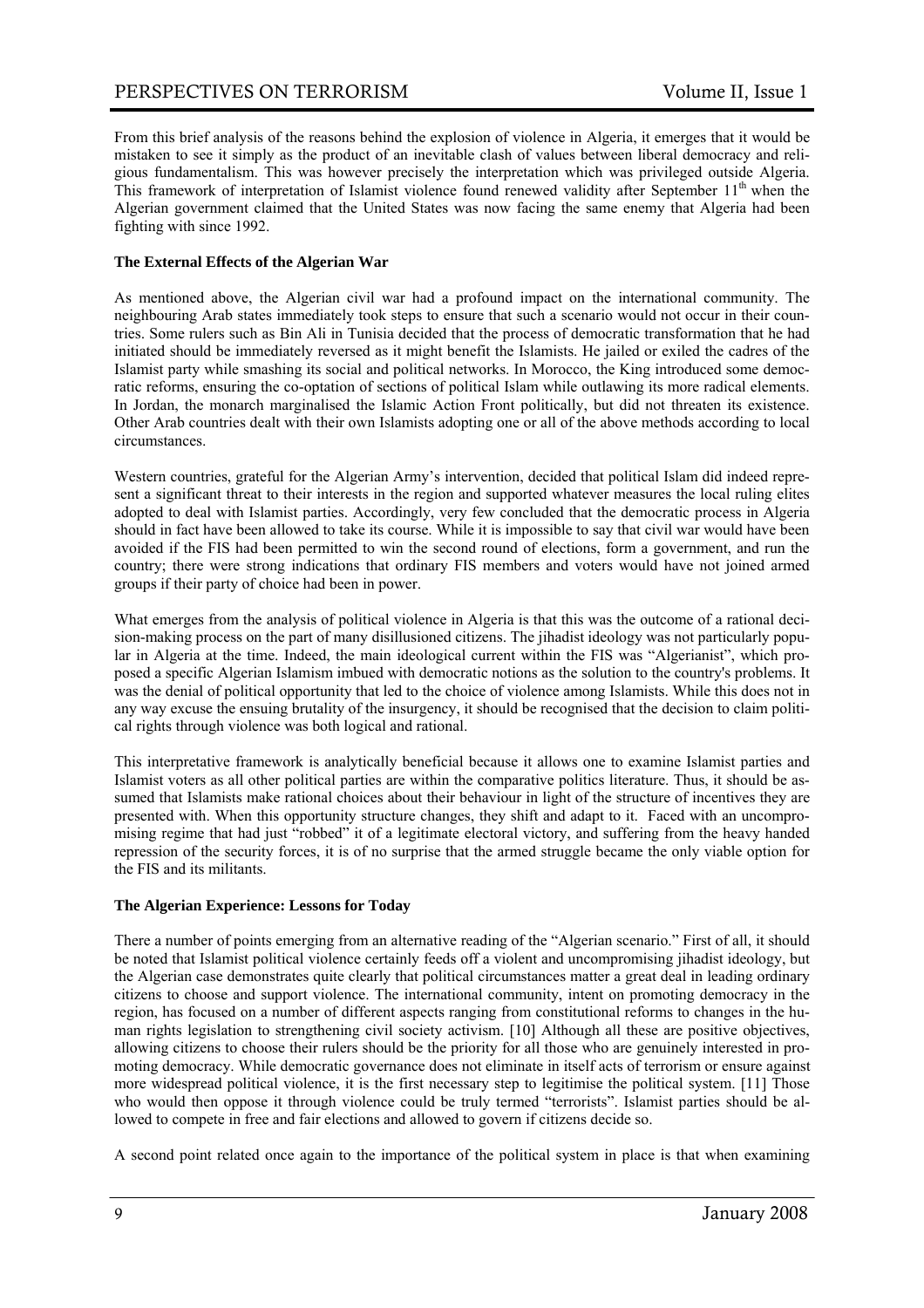how violence breaks out, it is crucial to look at the institutional setting in place and how it affects and constrains the Islamist movements. With the exception of a few committed jihadists, violence and terrorism are not the default options of Islamists. While all Islamists can be considered "radical" because their political programme entails the complete transformation of the social, economic, and political relationships in the societies they operate in, very few would pursue their political objectives through violence. Political radicalism does not necessarily have to take violent forms and the vast majority of Islamist movements thrive because of their charitable activism and political participation.

Finally, it is important to understand the reasons for the surge of Islamism and how it can shift from peaceful to violent. In Algeria, poverty, lack of employment prospects, and a feeling of humiliation *vis à vis* the powers that be all contributed to the growth and appeal of the FIS, which promised to rid the country of corruption, reinstate economic benefits for the masses, and provide an alternative to the current social relationships based on patronage. In addition, the FIS promised a more radical and confrontational foreign policy that would upset the major powers on the international scene. When the opportunity to see these electoral promises implemented was taken away, the internal dynamics of Algerian Islamism changed, moving away from political participation and towards armed struggle.

#### **The 'Swamp' of Islamism**

In the end the Algerian regime was able to deal with the challenge of the insurgency and effectively put an end to the threat to its stability by 1997. However, it has failed to deal with the very causes of the rise of Islamism such as poverty, corruption and authoritarianism. This does not bode well for the future of Algeria and for the other Arab countries.

Algeria, at least superficially, is today a very different country from the one that the October 1988 riots shook so strongly. The Algerian economy has changed considerably and the country has fully embraced the neoliberal economic agenda jettisoning its socialist past. At the political level, the one-party rule does not exist any longer and it has been replaced with formal political pluralism and regular multi-party and multi-candidate elections. At international level, Algeria is now a privileged partner of both the United States and the European Union whereas twenty years ago it was a close ally of the Soviet Union and a leading member of the nonaligned movement, promoting anti-imperialism and "third-worldism".

Although the change is evident, it is not as profound as may seem. While the economy has formally embraced free-market capitalism, this is built on the distribution of oil and gas rents through networks of patronage. The wealth generated from high rents has largely failed to trickle down and has fallen instead into the hands of an entrepreneurial class intimately linked to the regime. Thus, despite generational changes, the mechanisms for the accumulation of wealth still are still linked to networks of clientelism. [12] In addition, the indicators for inflation and unemployment are still high and opportunities limited even for university graduates. The political system, despite the formal trappings of democracy, is authoritarian and dominated by generals who act behind the scenes to shape the political system to suite their needs. [13] The prominent political role of the intelligence and security services empties of any significance the role of elected officials. While the Algerian regime might have renounced anti-imperialism, siding with the United States and the European Union on a number of important international issues contrasts sharply with the rising anti-American sentiment in the country.

All this points to the lack of legitimacy that the current ruling elites enjoy and indicates that there is a vast gulf between the appearance of Algeria as a stable semi-democracy with a functioning market economy and the reality. It is because of this gulf that Islamism still exercises considerable appeal for ordinary citizens. While it has been driven largely underground, it still represents a significant challenge and once the legacy of the 1990s civil war will have faded, [14] it is likely to come back with a vengeance. The creation of Al-Qaeda in the Islamic Maghreb might just be the first sign.

#### **Conclusion**

Democracy is not the panacea to political violence that many argue it is. Democracy does not ensure against terrorism and does not protect the country from domestic violent challenges. Thus, it would be mistaken to argue that the arrival of democracy in Algeria and elsewhere in the Arab world would lead to the immediate dismantling of terrorist networks. Moreover, the case is strengthened if we take into account that much of the recent political violence seems to be linked to international factors rather than to domestic ones.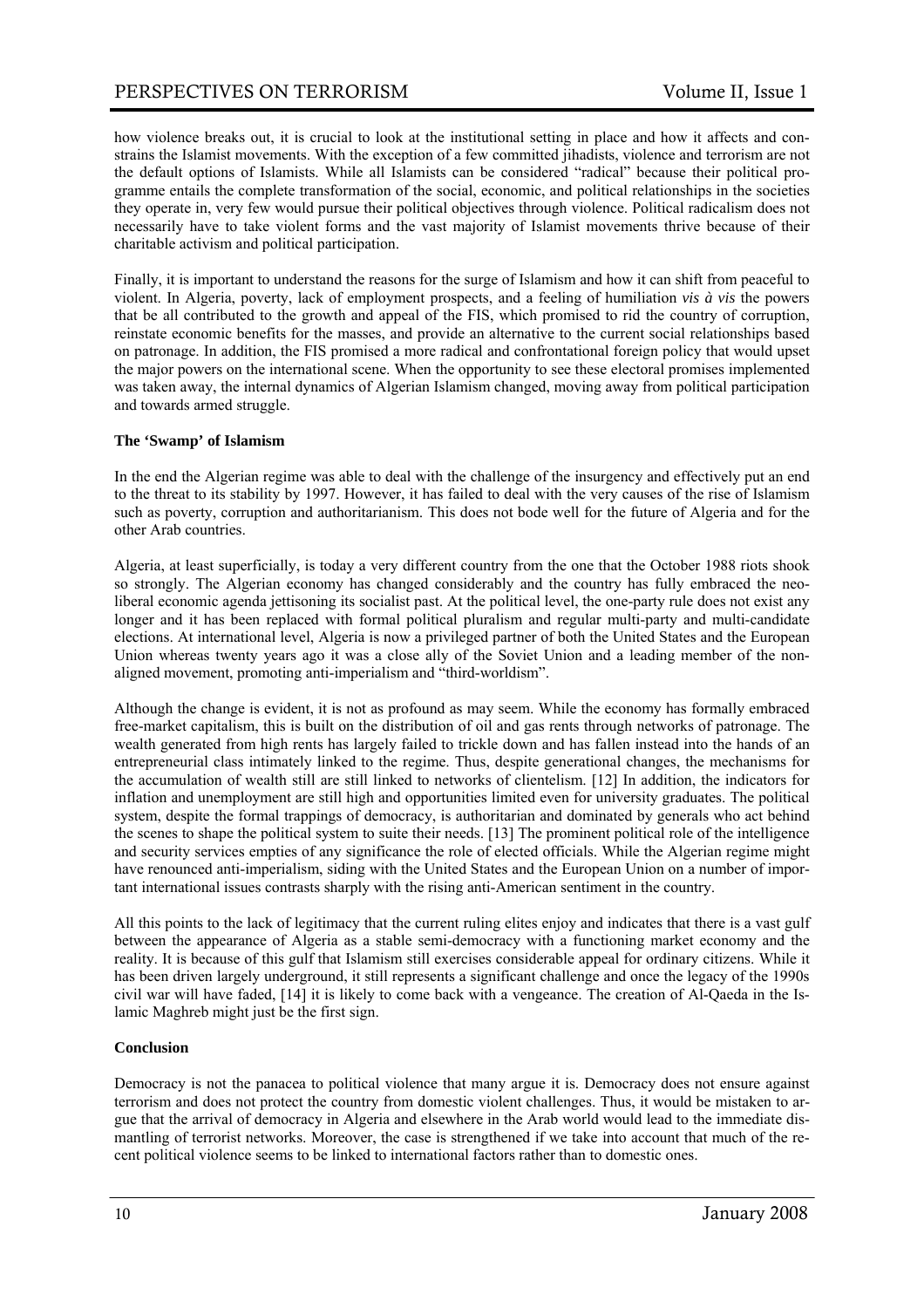All this however should not stop one from arguing that the instauration of democracy is the necessary first step to building a legitimate domestic political order that in the long run will ensure the marginalisation of violent groups. Twenty years ago, Algeria attempted to democratise and it failed to consolidate its progress because an Islamist party was going to be the main beneficiary of regime change. Secular sectors of the domestic polity and the international community sanctioned a "democracy-saving" military coup. The outcome of the Army's intervention has been a brutal civil war and a legacy of authoritarian rule where the socio-economic and cultural situation that gave rise to the FIS is still very much alive.

Algeria, despite its high oil rents and its international role, is not a stable country and domestic discontent can be easily exploited by violent groups. As Roberts [15] argues, a "demilitarisation of the regime" is necessary and while a new process of genuine democratisation might indeed once again reward a radical Islamist party, living with it this time would be the best option. The alternative is that the memory of the 1990s civil war will fade and that a new generation will decide again that violence against the regime and society is more rational than living life as a marginal member of the polity with no political voice and no socio-economic benefits.

#### *Francesco Cavatorta is a lecturer in International Relations and Middle East politics at the School of Law and Government, Dublin City University, Dublin, Ireland.*

#### NOTES:

[1] K. Nezzar, 'Nous ne savions pas' in Sid Ahmed Semiane (ed.) *Octobre. Ils parlent.,* Alger, Editions Le Matin, 1998.

[2] K. El Hadi, 'Le Syndrome de la capitale' in Sid Ahmed Semiane (ed.) *Octobre. Ils parlent*, Alger, Editions Le Matin, 1998.

- [3] L. Ben Mansour, *Frères musulmans, frères féroces. Voyage dans l'enfer du discours Islamiste*, Paris, Editions Ramsay, 2002.
- [4] M. Do Ceu Pinto, 'European and American Responses to the Algerian Crisis', *Mediterranean Politics*, Vol. 3, No. 3, 1998, pp. 63-80.

[5] M. Hafez, *Why Muslims Rebel; repression and resistance in the Islamic world*, Boulder, Lynn Rienner, 2003

[6] M. Benchikh, *Algérie: Un pouvoir politique militarisé*, Paris, Ed. L'Harmattan, 2003.

[7] Osman Bencherif,(1995), 'Algeria Faces the Rough Beast', *Middle East Quarterly*, Vol. 2, No. 4, 1995. Available on-line at: http:// www.meforum.org/meq/issues/199512

[8] H. Aboud, *La Mafia des Généraux*, Paris, JC Lattès, 2002.

[9] F. Cavatorta, 'Geopolitical challenges to the success of democracy in North Africa: Algeria, Tunisia and Morocco', *Democratization*, Vol. 8, No. 4, 2001, pp. 175-194.

[10] S. Cook, 'The right way to promote Arab reform', *Foreign Affairs*, Vol. 84, No. 1, 2005, pp. 91-102.

[11] K. Dalacoura, 'Islamist Terrorism and the Middle East democratic deficit: political exclusion, repression and the causes of extremism' in Frédéric Volpi and Francesco Cavatorta (eds.) *Democratization in the Muslim world*, Oxon, Routledge, 2007.

[12] D. Hadjadj, (2007), 'Algeria: a future hijacked by corruption', *Mediterranean Politics*, Vol. 12, No. 2, pp. 263-277.

[13] F. Volpi, , 'Algeria's Pseudo-Democratic Politics: Lessons for democratization in the Middle East' in Frédéric Volpi and Francesco Cavatorta (eds.) *Democratization in the Muslim World. Changing patterns of power and authority*, Oxon, Routledge, 2007.

[14] G. Hidouci, 'Charter for Peace and National Reconciliation in Algeria: threatening contradictions', *Arab Reform Brief*, No. 8, 2006, pp. 1-6.

[15] H. Roberts, 'Demilitarising Algeria', Carnegie papers, May 2007.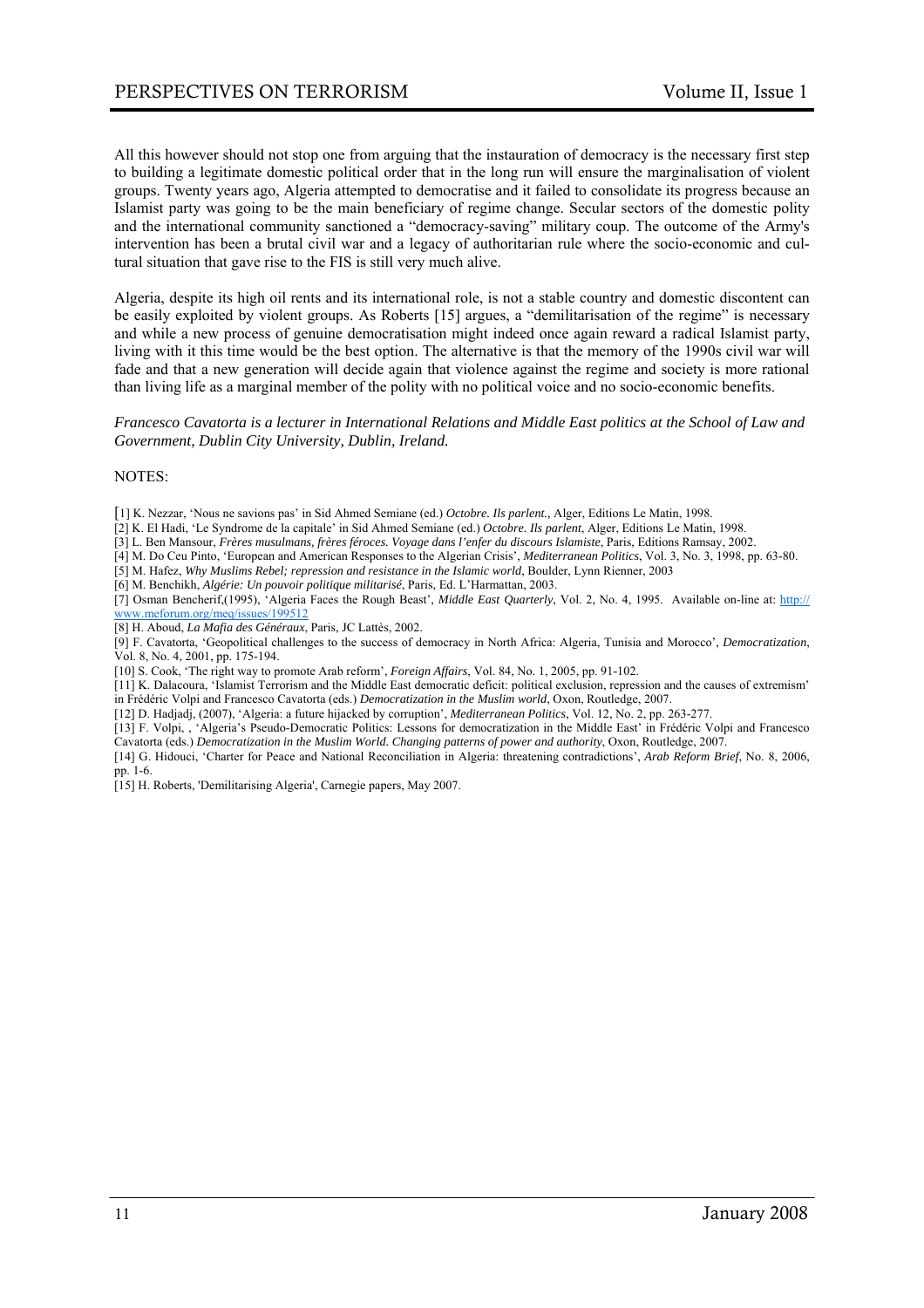## **Opinion Brief: Wars of Our Own Creation**

#### By Sherifa Zuhur

Various Western government spokespersons or policy "professionals" have argued that we are witnessing "an internal struggle within Islam, pitting those who espouse a particular orthodoxy against those who seek a reformation of Islam." [1] Essentially, a battle between moderates and radicals. But who are the moderates, exactly? Why are they increasingly defined as those who support the West, secularists, or those who do not observe mainstream Muslim practices? Is this not a Western perception of moderation, informed by a discrete historical and political self-analysis that is superimposed on the Muslim world? Moreover, do moderates always seek a reformation of Islam? Or do they identify in some ways with bin Ladin's anti-Americanism? Can they be better described, or do they overlap with other categories of Muslims like traditionalists, conservatives, or non-violent Islamists? [2]

"Strengthening the moderates" in the Muslim world has been a consistent policy slogan since 2001. One important study suggests that we build on the "success" of the West in the Cold War by creating a new breed of Muslims – the "moderates" we want, instead of the moderates that we actually find in the region. Indeed, these will not be "moderates", but rather are intended to be Muslim secularists who will promote policies and changes in Muslim societies that synchronize with U.S. goals and strategic communications.

The idea of an Islam struggling without a Luther - an Orientalist and essentialist vision of a backwards culture is a very useful way to demonize an entire culture. Even Benazir Bhutto may go down in history as a moderate martyr to extremism when in fact, many other factors such as regionalism, foreign interference, and lack of democracy have contributed to the vacuum of power in Pakistan. In Europe, we see how television plays on the idea of a struggle "within" Islam as Christiane Amanpour narrates in "The Moderates Fight Back", a segment of the series "The War Within". [3]

Amanpour's particular focus on Muslims debating in Ireland made it evident to viewers that moderates are not radicals. However, it didn't clarify the spectrum of Muslim moderate positions on a wide variety of issues. For example, Westerners often consider Muslim women who do not wear *hijab* to be moderates, or "secularists" when in fact, they may be neither. At the same time, other Muslims increasingly criticize them, or even allude to their being non-Muslims or false Muslims. Furthermore, for a woman to claim the right to political leadership, as Bhutto did, signifies a challenge to the principle of male *hukm* (arbitration, judgment, ability to serve as an authority)– automatically identified such a woman as a non-conservative. Moderates in Muslim-majority and minority countries do not speak with one voice on these issues, or indeed many others.

Unfortunately, mainstream Muslims - large numbers of whom are Islamists - do not fit the prevailing American definition of "moderate". A person who follows the five pillars of Islam, celebrates Muslim holidays, attends a mosque, eschews alcohol and pork, wears Islamic dress or is bearded, and does not date is simply following basic religious principles. But, in the post 9/11 environment, and probably prior to it, such a person has been treated as being "extreme" when living in Muslim minority countries. Furthermore, there are expectations in the business, professional, governmental, and media environments that Muslims will express the public culture of others; in the United States, the bland geniality and lack of emotion expected of the white, male, Anglo-Saxon, Protestant elite. Therefore, Muslim commentators often appear, argumentative, didactic or at least expressive, and "extreme".

Expectations that Muslims should essentially be secularists, embrace Western cultural values, avoid condemning Israel withhold support of the Palestinian cause, or enthusiastically back American foreign policy in the Muslim world are highly impractical and unrealistic measures of "moderation.". A more literal interpretation of "moderation" or "centrist" might be helpful, rather than equating this category to all that is not Islamist, or secularist-assimilationist, as in numerous US Government and think tank approaches.

The antithesis of a "moderate" could be that new, ugly term, "Islamofascist", which to my dismay seems to include all Islamists. Some experts and sources have for years, defined moderates as "anti-Islamist" Muslims. [4] Campus Watch - a project of the Middle East Forum, and founded by Daniel Pipes - has vilified important Muslim thinkers and academic experts who are considered "moderate" by their peers, regional experts, and Muslim and non-Muslim academics. This approach has gone beyond Campus Watch's McCarthyesque website to a book that castigates 101 prominent American academics, including those who are too defensive of Islam or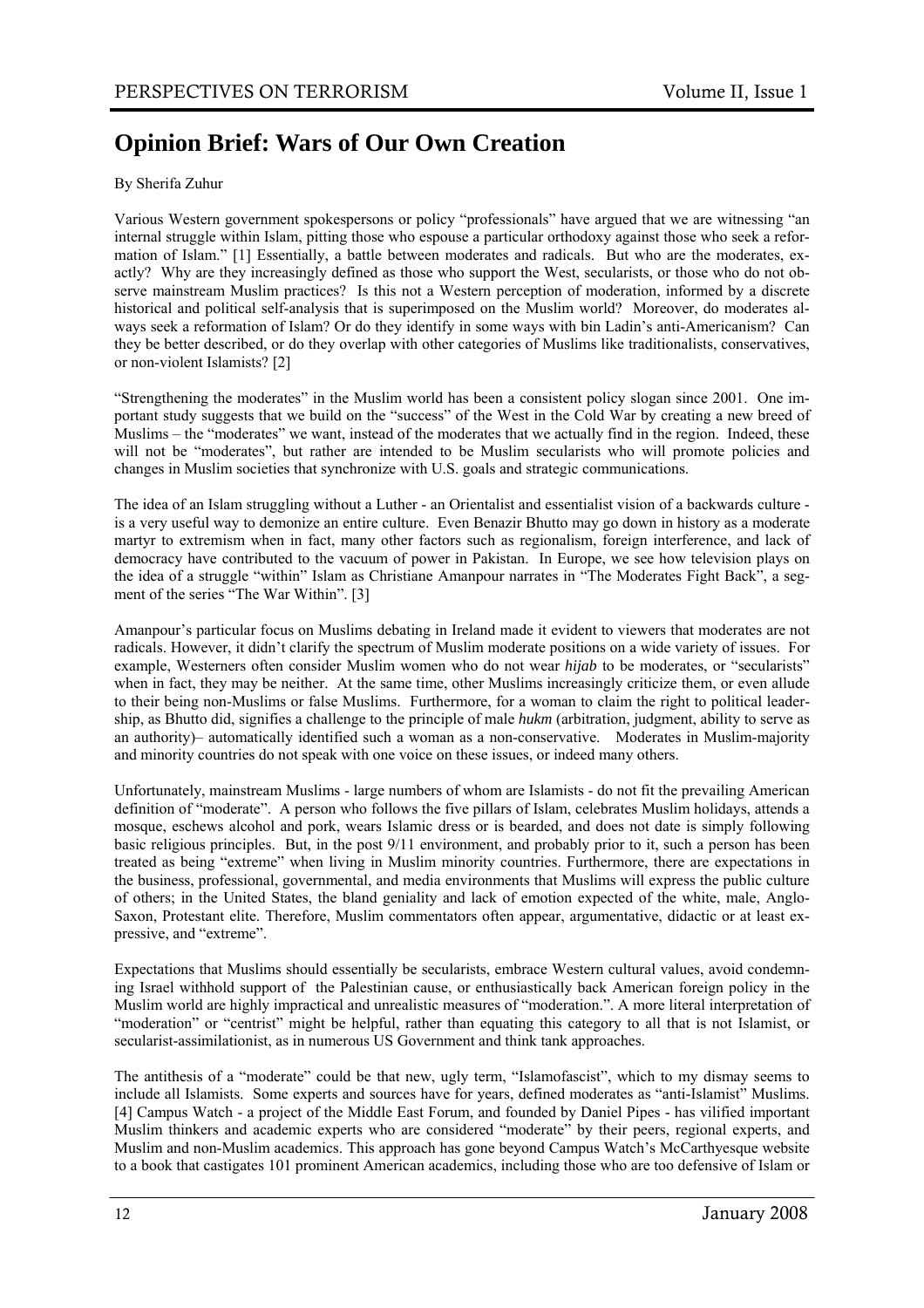Islamists in sheep's clothing. [5]

We should consider the views of "mainstream" pious Muslims, not only those who have rejected Islam as the primary focus of their lives. Among these, we need to acknowledge that a majority in the Muslim world want to retain their identity, and in some cases serve as a positive voice for stricter observance of their faith. They may not fall in the camp who is content to relegate their identity and faith to the private sphere. They might not be able to do so, either, because of the Islamization of the region that has taken place over the last three decades.

Moderate Islamists, like radicals and also many non-Islamist actors, reject Western (American and European) political dominance, and cannot but disapprove of American and European foreign policy in the Middle East today with its transformative dimension. However, they opt for education and *da'wa* to promote their cause as opposed to a violent approach. One symbol of their position (copied on occasion by non-Islamists like President Mubarak) is that they do not wear ties, symbols of the Western business world.

The Ikhwan, or Muslim Brotherhood, is the best organized and largest element of political opposition in Egypt today. Furthermore, it is the parent to organizational branches from Jordan to the Sudan, including Hamas. Three propositions have been made about the Ikhwan [6] by academics who study them, their own spokespersons, and their critics:

(1) [from academics] If they were permitted to operate as a legal political party in Egypt, this would serve to moderate the Party's positions and weaken the salafists and other extremists (2) [from Brethren and Hamas] The Brotherhood (like Hamas) has always been intended to function as a broad socio-religious movement which must, of necessity, go beyond politics; but which can operate even when barred from political legitimacy and (3)[from critics] The Muslim Brotherhood is simply not sufficiently "moderate" as evinced in their recently published platform, Barnamig al-Hizb. [7]

While critics point out the proposed role of a Council of 'Ulama in the platform, and the exclusion of Christians or women as potential presidential candidates, one might remember that such ideas are not anathema to many Muslims - they emanate from commonly shared notions of good governance via consultation or *shura*. As for suspicion of women presidential candidates, well, many Americans seem to be right in synch with maledominated Muslim society, and Egypt's regime-backed National Democratic Party has never and probably will never forward any female presidential candidates and yes, the role of non-Muslims (*dhimma*) continues to be a problematic aspect of a proposed, idealized Islamic state. But is this worse than the current situation for religious minorities in other actual Islamic states? Political observers, take heed! This platform was not formulated with the input of all Brotherhood leaders -- `Isam al-Arian for instance, was imprisoned when it was issued; and it was issued "for discussion." Still, it represents a shift from prior positions of the Ikwhan in Egypt even if it is a little further to the right than those of today's Ikhwan or Hamas moderates. [8]

In addition to these moderates are hundreds of thousands of other Muslims who, however, cannot possibly be termed Muslim liberals. Defining moderates as assimilationists who reject the *shari`ah* and other key aspects of religious identity, wear coats and ties, and embrace Israel is just too much to ask of the Muslim world today. Defining Islamist moderates (and those who write about them) as terrorists, and inhibiting their capacity to pursue other tactics may cost us all dearly.

*Sherifa Zuhur is Research Professor of Islamic and Regional Studies at the Strategic Studies Institute located at the U.S. Army War College at Carlisle Barracks, Pennsylvania, U.S.A.* 

#### NOTES:

[1] Jacquelyn Davis, (principal investigator) and IFPA, "Radical Islamic Ideologies and Implications for U.S. Strategic Planning and U.S. Central Command's Operations," Institute for Foreign Policy Analysis, January 2007, p. 4.

<sup>[2]</sup> See Sherifa Zuhur, Precision in the Global War on Terror: Inciting Muslims through the War of Ideas, Carlisle Barracks: Strategic Studies Institute, forthcoming 2008.

<sup>[3]</sup> CNN aired, 22 January 2007.

<sup>[4]</sup> Daniel Pipes, "Identifying Moderate Muslims," November 23, 2004, http://www.danielpipes.org/article/2226

<sup>[5]</sup> David Horowitz, The Professors: The 101 Most Dangerous Academics in America. Washington, D.C. Regnery Publishing, 2006. The author's other targets of this book are Afrocentric black intellectuals, and gays.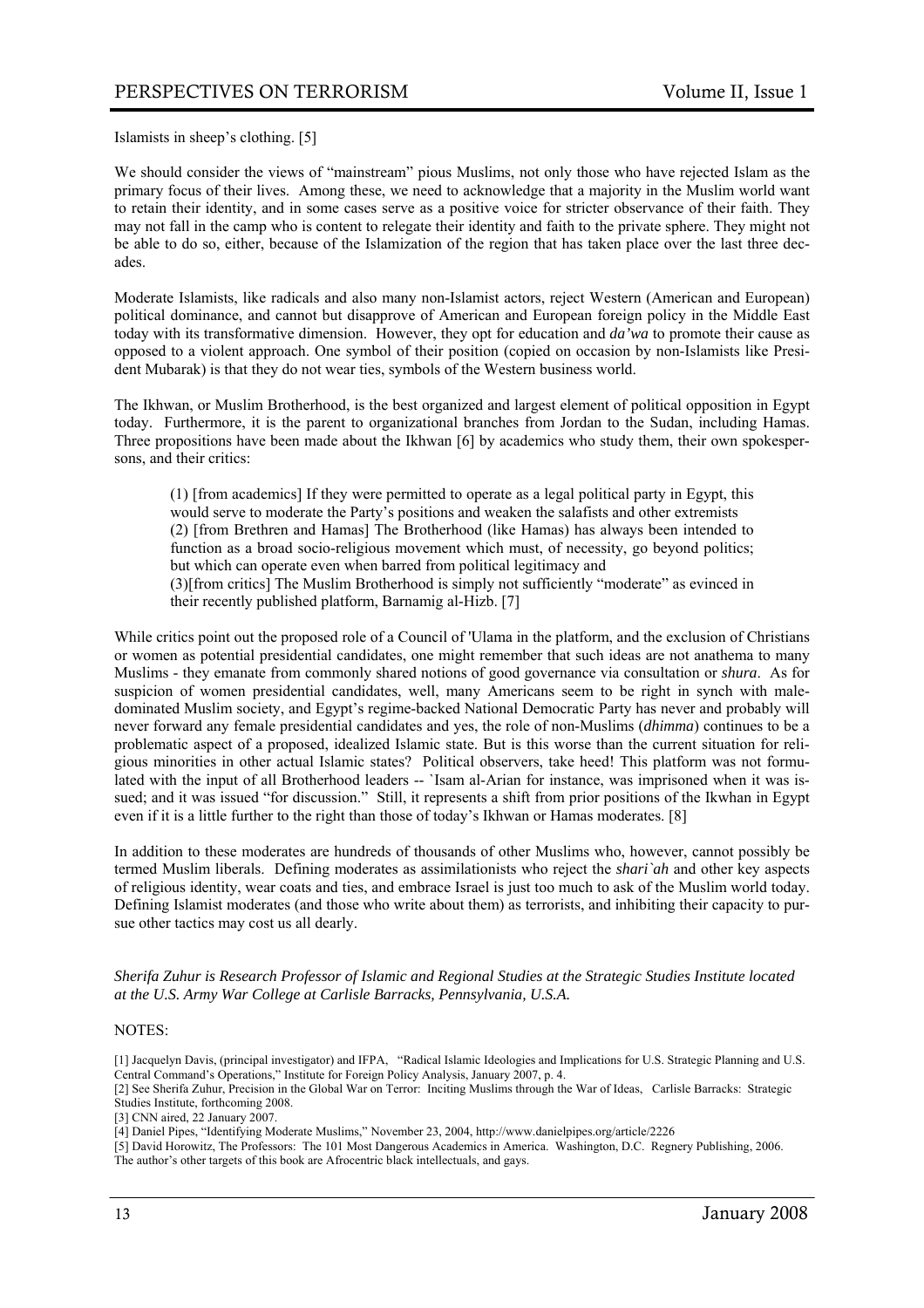[6] Sherifa Zuhur, Egypt: Security, Islamist, and Political Challenges. Carlisle Barracks: Strategic Studies Institute, 2007, http:// www.strategicstudiesinstitute.army.mil/pubs/display.cfm?pubID=787

See pp. 53-55, 57, 64, 68-72, 88, 91-93, 97-101, 103.

[7] The use of the term hizb or "party" implies the crystallization of this shift in the Ikhwan's self-conception, despite the continued assertions of the Ikhwan's multi-dimensional role.

[8] See quotations in Sherifa Zuhur, "The Summit: Milestone or Mirage?" Strategic Studies Institute Newsletter, October 9, 2007, http:// www.strategicstudiesinstitute.army.mil/Pubs/Display.Cfm?pubID=824